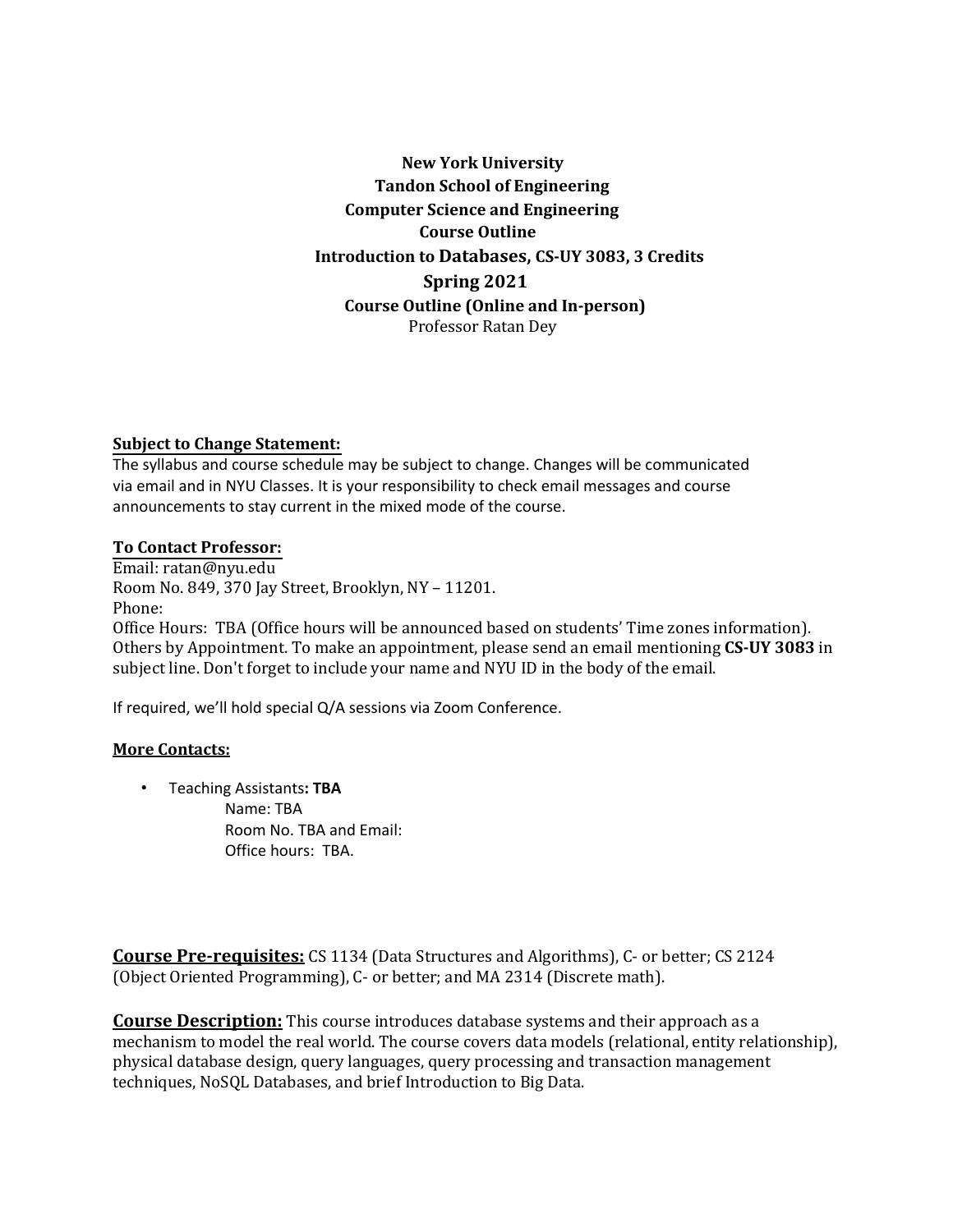# **Course Objectives:**

1. Gain understanding of data modeling techniques and ability to design relational databases.

2. Learn to use SQL to create database tables, modify their contents, and execute queries.

3. Develop ability to design and implement a moderately complex web-based database application program.

4. Understand how database management systems work, including indexing techniques, query processing algorithms, and transaction management techniques.

5. Using NoSQL databases and understanding differences between Relational and NoSQL databases.

## **Course Structure:**

Most of the material will be presented in lectures. Reading assignments from the textbook and weekly or bi-weekly homework assignments will reinforce this material. Students will be required to learn to use a database management system and to write web application code through selfstudy. Pointers to resources and some basic instruction will be provided. Lecture notes and announcements will be posted on NYU Classes. Please check frequently for updates. Homework assignments will be posted on GradeScope.

Lectures: Lecture Slides will be uploaded in NYU classes. Lectures will be held in-person and will also be live-streamed and recorded on around Monday/Wednesday 9:30 am (Eastern Time) using Zoom Conference, remote students are required to join during the lecture session using Zoom. Students are welcome to join during the lecture and ask questions. You can also follow the lectures asynchronously for valid reasons. Please contact me if you want to follow the class asynchronously. But attending the zoom session is highly recommended. Even though you can't join, please make sure you have checked the lecture video and slides before starting the next lectures/recitation materials. As mentioned earlier, lecture will be recorded and will be available for reviewing later for all students (specially for students who won't be able to participate during the recording session). Zoom links for the lectures will be posted in NYU Classes Zoom Section.

## **Readings:**

The recommended text for the course is: **Database System Concepts** *Seventh Edition/Sixth Edition* **Avi Silberschatz**, **Henry F. Korth** , **S. Sudarshan McGraw-Hill ISBN 978-0078022159 (Seventh Edition) ISBN 978-0073523321 (Sixth Edition) http://www.db-book.com/** Copies are on reserve in the library.

Please refer to the tentative schedule (will be updated later) below and updates, thereof, and read the referenced sections of the textbook before and/or after the corresponding lectures. There is some material that is covered in those textbook sections that will not be covered in the lectures. Exam questions will be drawn from topics covered in the lectures or the assignments; when reading the textbook after lectures, you may skim or skip topics that were not addressed in lectures, unless otherwise noted.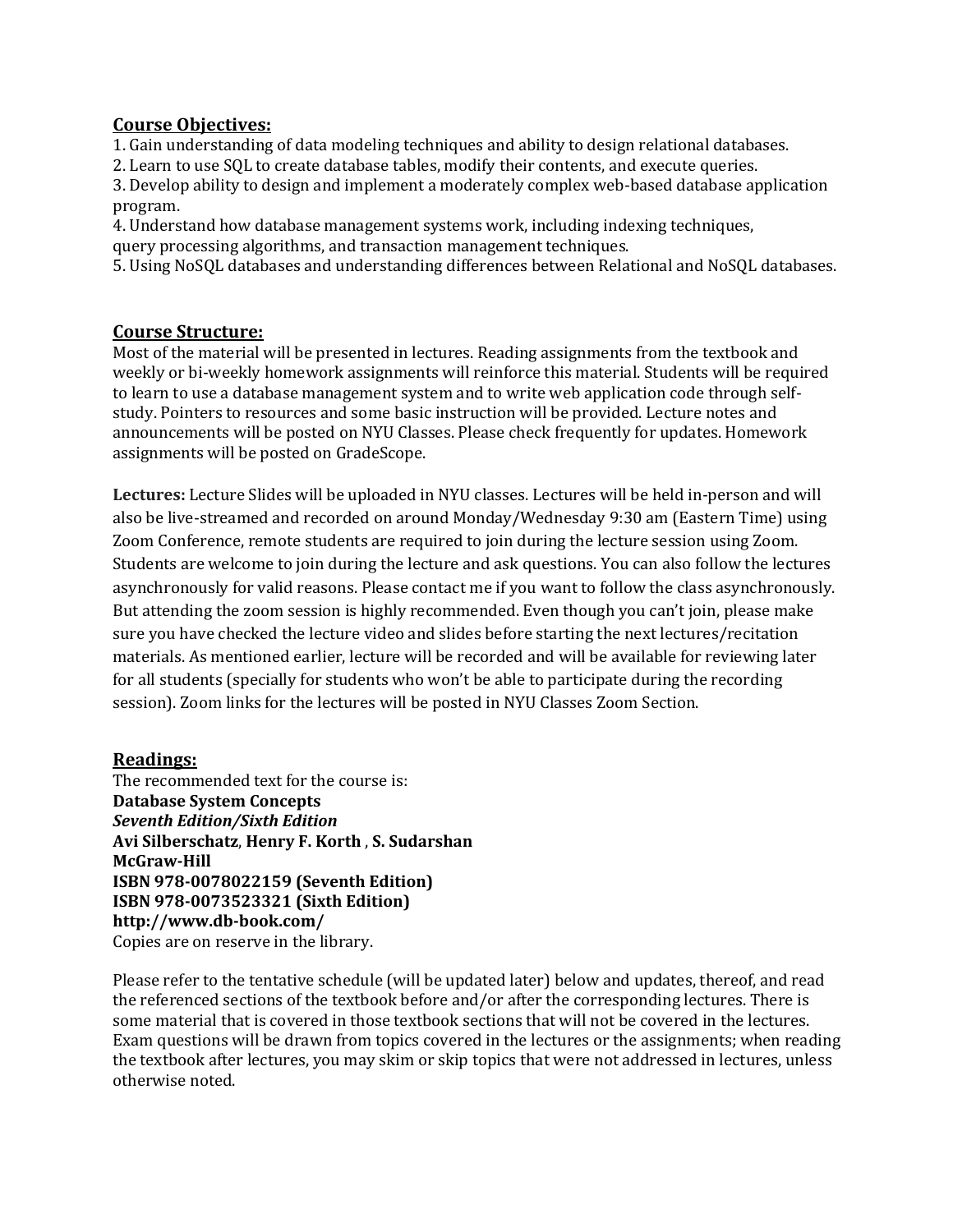## **Course requirements:**

**Tests:** There will be one midterm exam and one cumulative final exam.

**Course project**: A programming project involving design and implementation of a web database application. This will require substantial effort. The project will include design, implementation, and testing of application code for business logic and user interface. Implementation in Node.js, PHP, C#, Python, or Java with MySQL, Oracle, PostgreSQL, MongoDB, or SQLServer. (Other host languages or DBMS may be allowed, but please check with me first.)

You will be responsible for mastering enough in SQL, HTML, and Python/Flask (or other acceptable host languages) to allow you to do this project. An overview of PHP or of Python Web/Database modules will be presented in lectures, but self-study will also be expected. You may do the project alone or with one or two classmates.

The assignment will be done in three parts through the semester and will be based on specifications provided. In some cases, you will use solutions provided for earlier parts as the basis for later parts.

**Homework assignments:** There will be about 6-8 homework assignments. Homework will reinforce the material covered in the lectures and in the textbook. Some will be "paper and pencil'' exercises, and some will involve programming in SQL. Although these counts only for a small percentage of your grade, it is essential that you do these homeworks and understand the solutions. You may work with classmates (groups of up to 3 people) on the homework assignments, unless otherwise noted, but be sure that you understand all the material. It is unlikely that you will do well on the exams and the project if you do not understand how to solve problems like the homework exercises. Many of the exam questions will be based concepts from the homework assignments.

**Class Attendance and Participation:** Students (Remote and in-person) are expected to attend all scheduled classes unless the instructor explicitly informs the class that other ways of doing the work are acceptable. There will be no penalty if a student does not participate during the lecture session. But students are highly recommended to attend (either in-person or via Zoom Conference) all scheduled classes. Lectures will be recorded and will be available for reviewing later for all students (specially for students who won't be able to participate during the recording session). But students need to check the lecture video and slides. Students are also expected to participate during the class and discussion in the NYU Classes Forum. You can also follow the class asynchronously for valid reasons. Please contact me if you want to follow the class asynchronously.

**Grading:** Your grade will be based primarily on your scores on the homework, exams, class attendance and participation, and the course project. You may work with classmates on the homework assignments but be sure that you understand all the material. Grades will be computed roughly as follows:

Final score =  $0.30*$ project +  $0.20*$ (Midterm exam grade) +  $0.35*$ (Final exam grade) +  $0.10*$ homework +  $0.05*$ (Participation).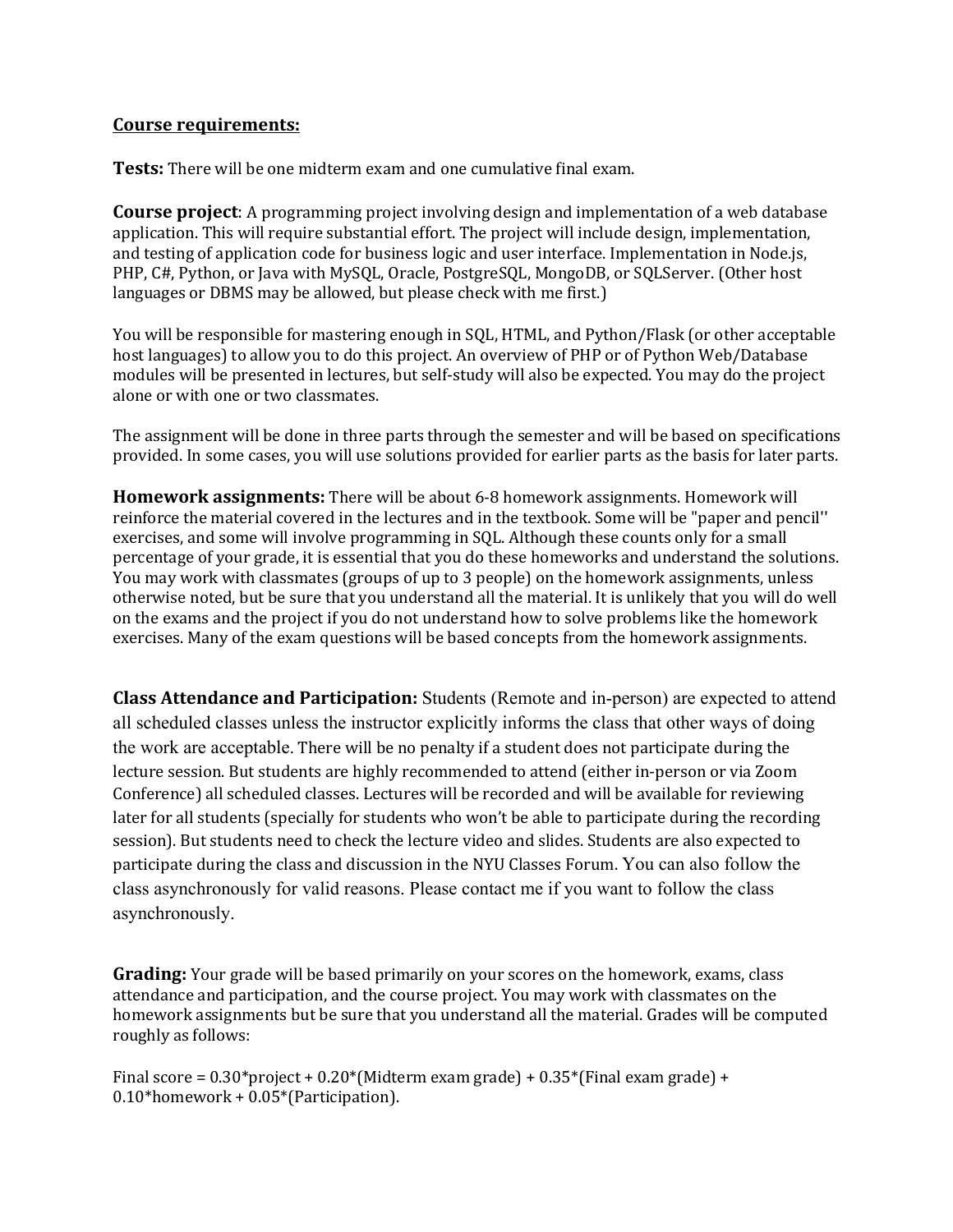I may tweak the formula a little, for example, by slightly changing the weights.

Grades will be determined using the following scale:

A 95-100  $A - 90-94$ B+ 87-89 B 83-86 B- 80-82  $C+ 77-79$  $C$  73-76  $C-70-72$  $D+ 67-69$ D 63-66  $F$  less than 63

You must get a grade of D or better to complete the course.

# **Policy on Academic Dishonesty:**

Students are expected to read and understand the university's policy on academic integrity as laid out in the Undergraduate Bulletin. Plagiarism and cheating will be penalized.

In this class, you may work on homework assignments with groups of up to  $3$  students, unless the assignment explicitly states another policy. If you do so, the names of all members of the group should be included at the top of each file you hand in and work should be handed in using GradeScope's group hand-in option. Only one copy per group should be handed in.

You may work on the course project with a partner or a three-person team, but each person on the team must demonstrate that they've done a substantial part of the implementation. The project grade will be a combination of a team grade and an individual grade. You may use or adapt publicly available code in your project (such as templates for generating html or sample code distributed to the class), but you may NOT copy from other students, copy from previous years' course projects, or outsource any of the assigned course work to a third party.

## **Moses Center Statement of Disability:**

If you are student with a disability who is requesting accommodations, please contact New York University's Moses Center for Students with Disabilities at 212-998-4980 or mosescsd@nyu.edu. You must be registered with CSD to receive accommodations. Information about the Moses Center can be found at www.nyu.edu/csd. The Moses Center is located at 726 Broadway on the 3rd floor.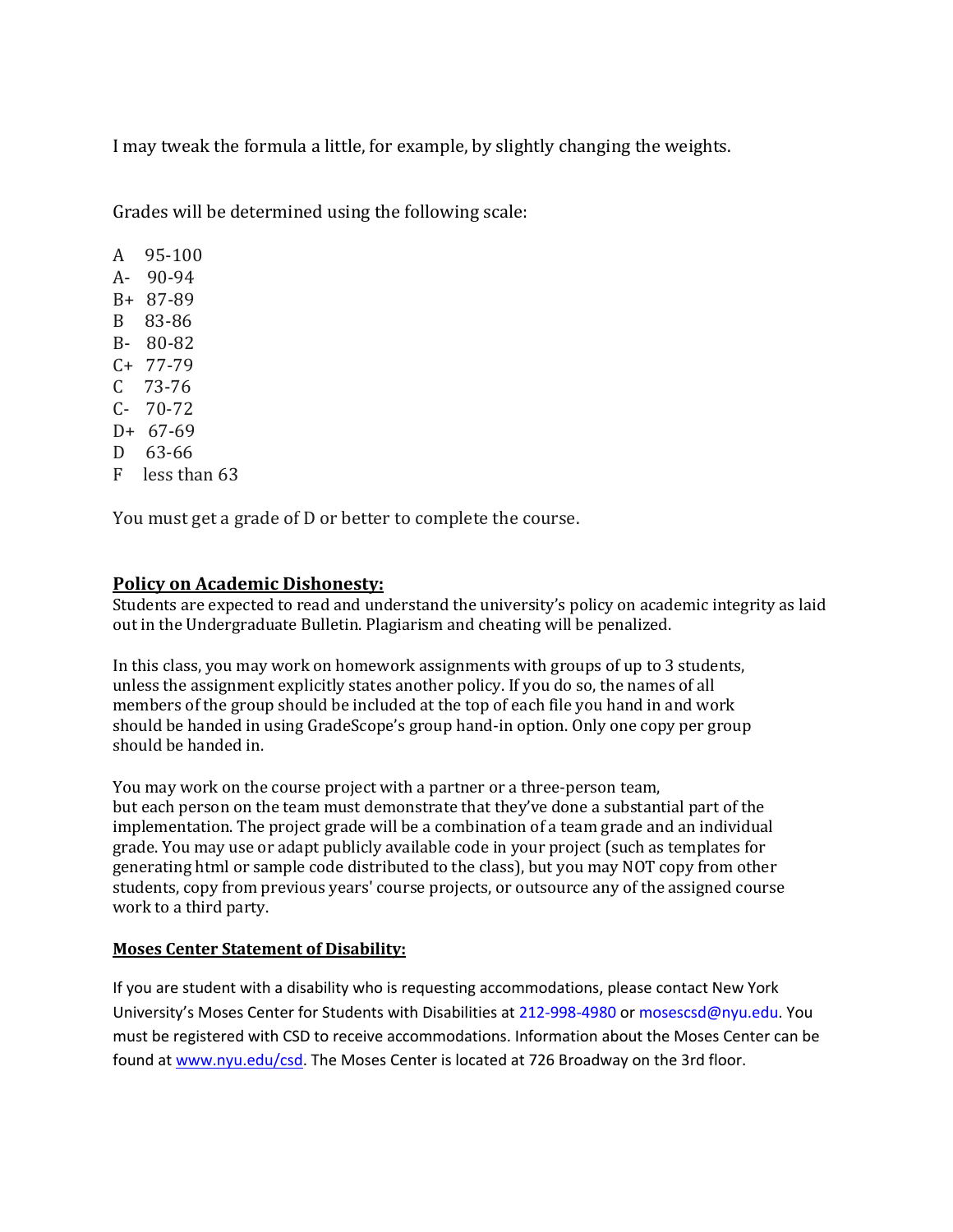# **NYU School of Engineering Policies and Procedures on Excused Absences**

### complete policy here

- A. Introduction: An absence can be excused if you have missed no more than 10 days of **school**. If an illness or special circumstance has caused you to miss more than two weeks of school, please refer to the section labeled Medical Leave of Absence.
- B. Students may request special accommodations for an absence to be excused in the following cases:
	- 1. Medical reasons
	- 2. Death in immediate family
	- 3. Personal qualified emergencies (documentation must be provided)
	- 4. Religious Expression or Practice

Deanna Rayment, *deanna.rayment@nyu.edu*, is the Coordinator of Student Advocacy, Compliance and Student Affairs and handles excused absences. She is located in 5 MTC, LC240C and can assist you should it become necessary.

### **NYU School of Engineering Policies and Procedures on Academic Misconduct**

### **complete Student Code of Conduct here**

- A. Introduction: The School of Engineering encourages academic excellence in an environment that promotes honesty, integrity, and fairness, and students at the School of Engineering are expected to exhibit those qualities in their academic work. It is through the process of submitting their own work and receiving honest feedback on that work that students may progress academically. Any act of academic dishonesty is seen as an attack upon the School and will not be tolerated. Furthermore, those who breach the School's rules on academic integrity will be sanctioned under this Policy. Students are responsible for familiarizing themselves with the School's Policy on Academic Misconduct.
- B. Definition: Academic dishonesty may include misrepresentation, deception, dishonesty, or any act of falsification committed by a student to influence a grade or other academic evaluation. Academic dishonesty also includes intentionally damaging the academic work of others or assisting other students in acts of dishonesty. Common examples of academically dishonest behavior include, but are not limited to, the following:
	- 1. Cheating: intentionally using or attempting to use unauthorized notes, books, electronic media, or electronic communications in an exam; talking with fellow students or looking at another person's work during an exam; submitting work prepared in advance for an in-class examination; having someone take an exam for you or taking an exam for someone else; violating other rules governing the administration of examinations.